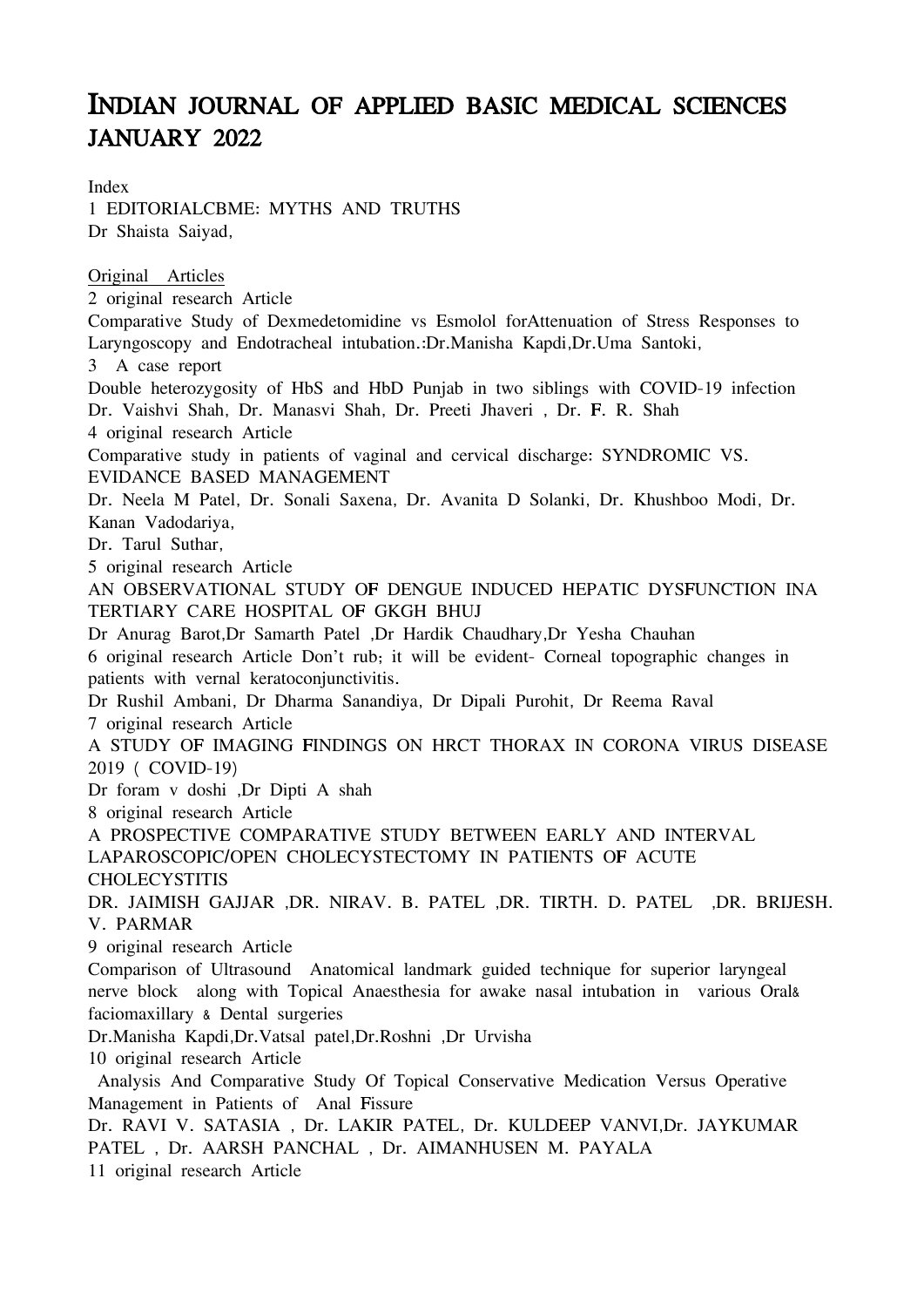COMPARISON OF TWO SECOND GENERATION SUPRAGLOTTIC AIRWAY DEVICES I-GEL VERSUS LMA PROSEAL IN PATIENTS UNDERGOING ELECTIVE SURGERIES. Dr. Tarak K. modi,Dr. Gauri M. Panjabi,Dr. Jaimini B. Parmar,Dr. Parth Pandya 12 original research Article A COMPARATIVE STUDY BETWEEN OPEN PROSTATECTOMY VS TRANSURETHRAL RESECTION OF PROSTATE DR TIRTH DINESHKUMAR PATEL,DR JAIMISH GAJJAR ,DR SHASHANK DESAI,DR GAURANG VAGELA 13 original research Article Study of adenosine deaminase level in bronchoalveolar lavage fluid and its correlation with GenXpert in sputum negative suspected pulmonary tuberculosis and suspected lung malignancy. Dr. Krutesh Tripathi, Dr.Rushi Patel, Dr. Sanjay Tripathi 14 original research Article A CLINICAL STUDY ON LOWER LIMB CELLULITIS IN NON-DIABETIC PATIENTS Dr. Asit V Patel,Dr. Suyash Singodiya,Dr. Poorn V Pandya,Dr. Ashwin P Godbole,Dr. Shreosi P Sarkar,Dr. Vishrut Kaushik 15 original research Article A Comparative Retrospective Study of Plastic Reconstructive Surgery after Excision of Oral Cavity Carcinoma using PMMC flap, Radial Free Flap, or ALT Free Flap Dr. Darshan Patel ,Dr. Shashank Desai ,Dr. Pramod Menon 16 A Case Report COVID 19 Infection in a Patient Newly Diagnosed with HIV/TB Coinfection – Dr Shivam Sanjay Panchal,Dr Janakkumar R Khambholja, Dr Nehal M Shah,Dr Poorvi Mansukhbhai Aghara, 17 case report PLACENTAL CHORIOANGIOMA Dr yamini trivedi,Dr jayun joshi,Dr hayati lakhani,Dr nidhi karangiya 18 A CASE report ACUTE MESENTERIC ISCHEMIA DUE TO SMA THROMBOSIS- A CASE report DR. ASHWIN P. GODBOLE,DR. ASIT V PATEL,DR. PALAK K NAIK,DR. YUVRAJSINH RATHOD 19 original research Article ROLE OF DOPPLER ULTRASOUND IN PRE-ECLAMPSIA AND ITS PERINATAL **OUTCOME** Dr. (Maj) Deepak K. Rajput,Dr. Dimpal B. Sangat, 20 original research Article A Prospective Comparative Study of Conservative and Surgical Management of Varicose Veins Dr. Brijesh V. Parmar,Dr. Sushil D. Akruwala ,Dr. Yogendra Modi,Dr. Nehal Sisodiya,Dr. Rajesh Parmar 21 original research Article RETROSPECTIVE STUDY OF CORRELA TION BETWEEN DEPTH OF MALIGN ANT TONGUE ULCER AND CERVICAL METASTASIS DR. SHREY PRAJAPATI ,DR. S.D. AKRUWALA ,DR. NAMAN K. PATEL, DR. AYUSH JAIN 22 original research Article STUDY OF LENGTH OF UMBILICAL CORD AND FETAL OUTCOME